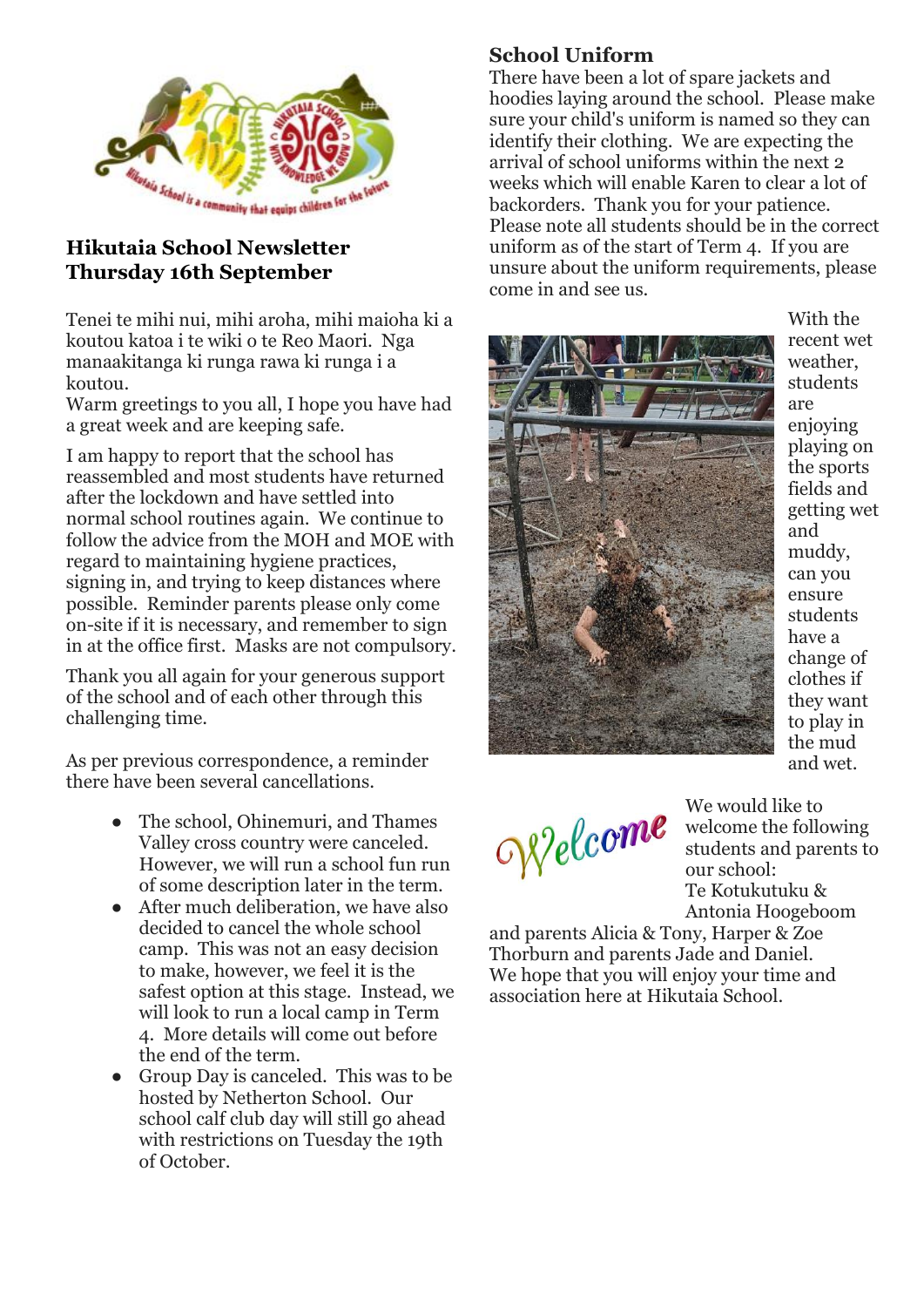# **Calf Club - Tuesday 19th October 2021**

I would like to thank everyone for sending all entry forms for our Annual Calf club this year.



#### **ALL trophies**

are now required to be returned to School as soon as possible please. These include Ohinemuri Trophies.

### **Hikutaia School Fishing Competition**



Hikutaia School will be holding their Fishing Competition on the 27th - 28th November. Please mark this date on your

calendar. Further details will follow as we get closer to the day.

### **HERO**



It was pleasing to hear that most parents are engaging with HERO and responding to requests from staff where needed and in a timely manner. It is very hard to organise events if we don't get approval or relevant information from parents. Again if you cannot access HERO please let me know and we can help.



Over the past two years we have had the use of the Skool Loop app to provide information to our parents/caregivers and community members of the school. Skool loop have been amazing but as we are using a different platform we will be ceasing the use of Skool

Loop at the end of October 2021. At this time I would like to thank Kelsey from Skool loop for their support.

Our school newsletter will continue to be sent out to our community members or whanau who do not have access to Hero via email. You can also access this on our website <https://hikutaia.ultranet.school.nz/>

# **A new Kupu hou (Māori Word)** to



learn at your leisure with your child/ren. It will carry a classification depending on how it functions within the example sentences provided - have fun.

#### **Places in Aotearoa Te Ika-a-Māui -**

**North Island Te Reinga -** Cape Reinga **Tāmaki-Makau-Rau -** Auckland **Parawai -** Thames **Taupō-nui-a-Tia -** Taupo **Ahuriri -** Napier **Te Upoko-O- te-ika/Te Whanganui-o-Tara -** Wellington.





**Monday 13th - Friday 17th**  Te wiki o te Reo Maori 2021 **Friday 17th**  School Assembly **Sunday 26th** Daylight Saving Begins **Tuesday 28th**  Photo Life photos